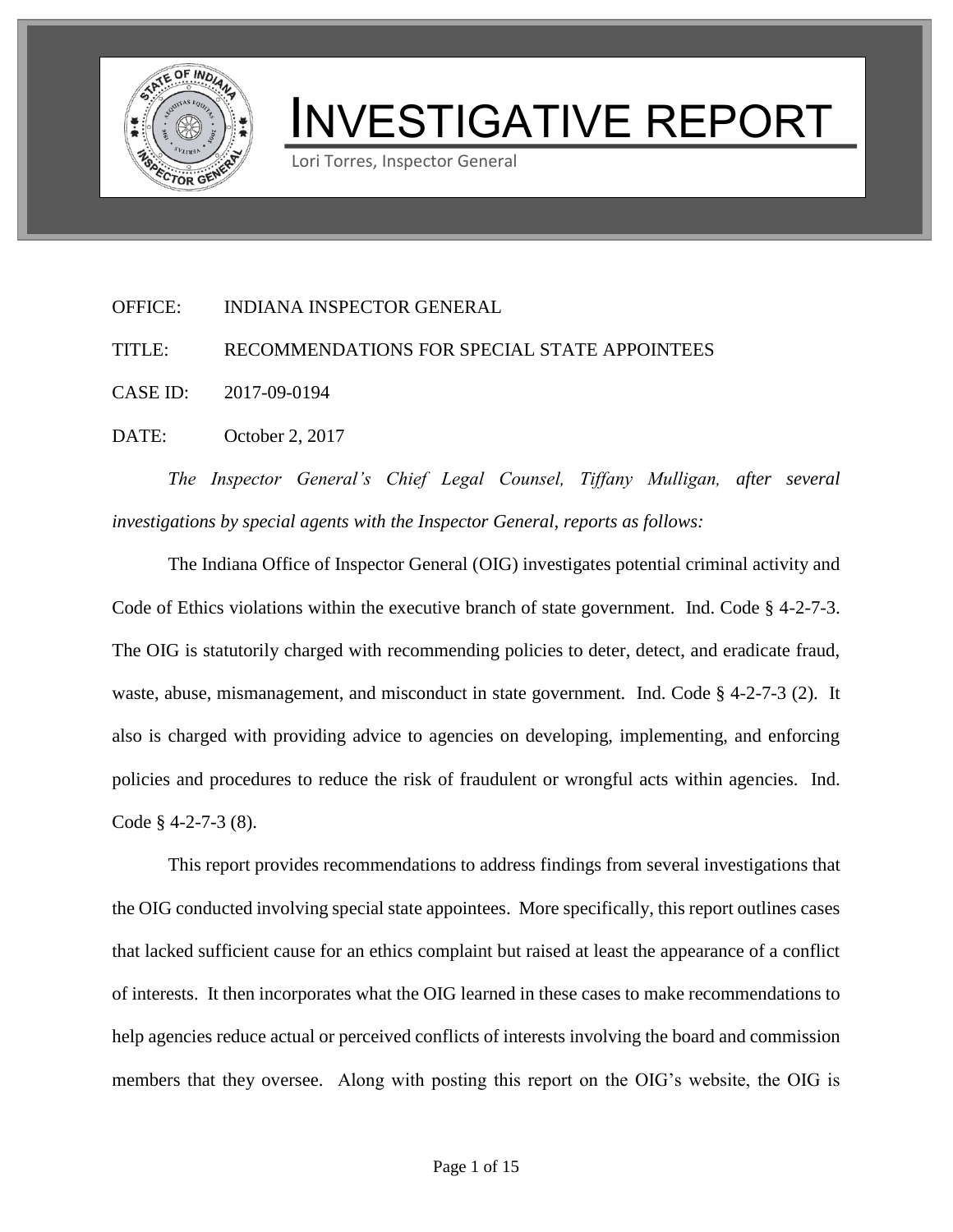distributing the recommendations in this report to the ethics officers for all state executive branch agencies.

## **Special State Appointees and Conflict of Interests Rules**

Within the executive branch of state government, there are nearly 200 boards and commissions that are authorized by state statute or executive order. These boards and commissions are made up of a variety of individuals, including individuals employed in full-time positions with the State and individuals employed full-time in the private sector, in nonprofit organizations or with local units of government. In many cases, state statute specifically defines the makeup of these bodies and requires that certain slots on the boards include individuals with specific backgrounds or expertise. This expertise is often critical in allowing members to make informed decisions based on their own knowledge and expertise or the knowledge and expertise of their colleagues in a particular industry; however, their outside employment and financial interests often present unique challenges for special state appointees to comply with the Code of Ethics (Code), most specifically with the Code's rules on conflict of interests.

The Code is found in Ind. Code 4-2-6 and 42 IAC 1. It defines "special state appointee" to mean "a person who is: (A) not a state officer or employee; and (B) elected or appointed to  $\ldots$  a body designated by any name<sup>1</sup> that: (i) is authorized by statute or executive order; and (ii) functions in a policy or an advisory role in the executive (including administrative) department of state government, including a separate body corporate and politic." Ind. Code § 4-2-6-1(a)(18). This broad definition covers many, if not most, of the members of the nearly 200 boards within the executive branch of state government.

<sup>&</sup>lt;sup>1</sup> The definition of special state appointee includes anyone "elected or appointed to an authority, a board, a commission, a committee, a council, a task force, or other body designated by any name . . . ." Ind. Code § 4-2-6- 1(a)(18). For simplicity, this report hereafter uses the term "board" to refer to all of these types of bodies, regardless of their titles.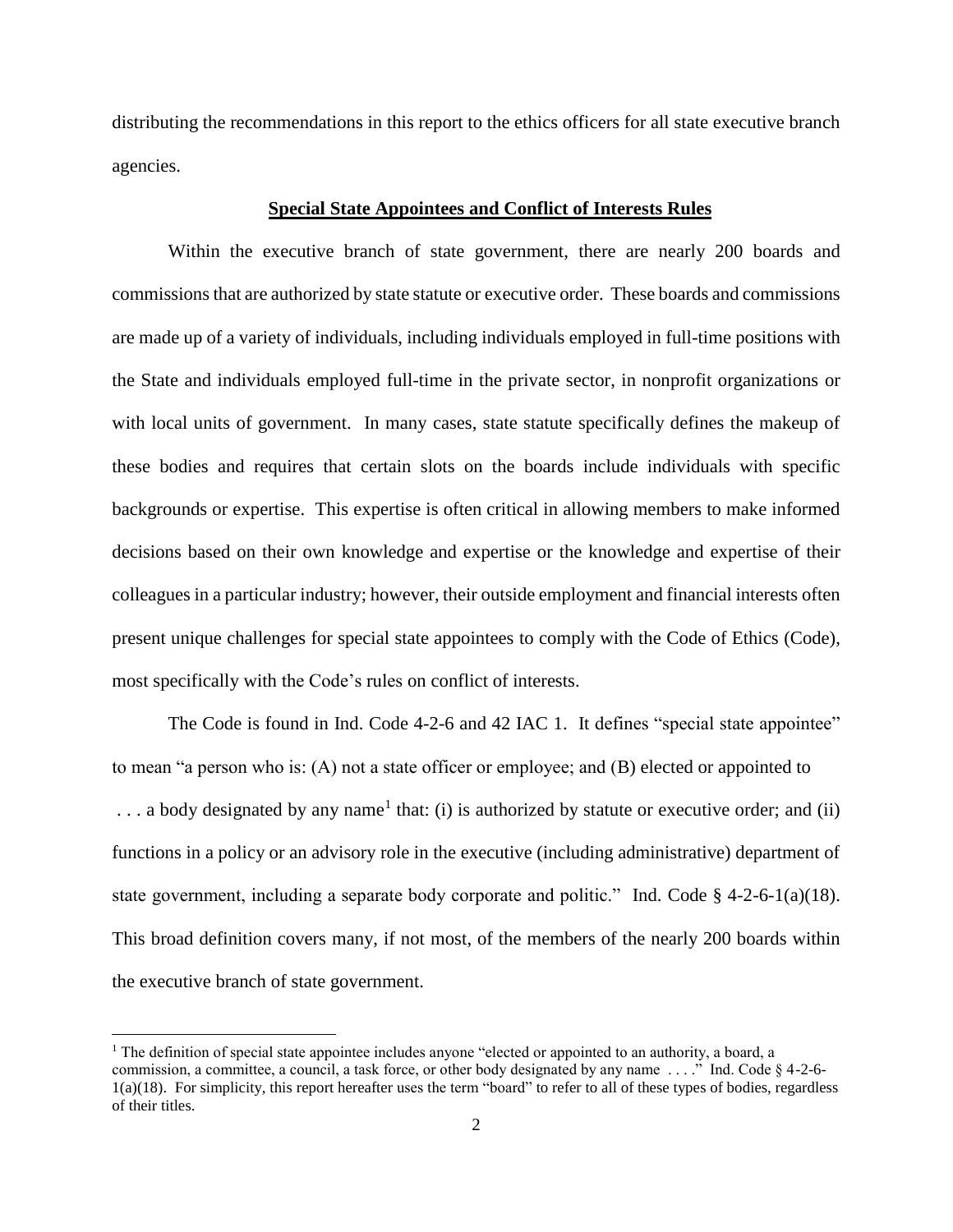All of the provisions in the Code apply to special state appointees, and many of these provisions may be foreign for special state appointees who work full-time in the private sector. For example, a special state appointee might be accustomed to accepting gifts from clients or customers of their private business, but a special state appointee cannot accept a gift from someone who has a business relationship with the board on which they serve. *See 42 IAC 1-5-1.* Although several provisions in the Code present challenges to special state appointees that might look different than those faced by state employees or officers, the complaints received by the OIG and the OIG's investigative findings reveal that the Code's conflict of interests provisions present some of the most common and challenging issues for special state appointees. The Code has three main conflict of interests rules that apply to special state appointees as outlined below<sup>2</sup>.

## Ind. Code § 4-2-6-9

# Conflict of Interests; Decisions and Voting

Ind. Code § 4-2-6-9 prohibits a special state appointee from participating in a decision or vote, or a matter related to that decision or vote, if he or she knows that he or she or a business organization for which he or she works has a financial interest in the outcome of the decision or vote. The statute also requires the special state appointee to notify his or her appointing authority and ethics officer in writing if he or she identifies a potential conflict of interests. The special state appointee must also either seek an advisory opinion from the State Ethics Commission (Commission) or file a written disclosure with the Commission. If the special state appointee seeks an advisory opinion from the Commission, the Commission can either screen the special state

<sup>&</sup>lt;sup>2</sup> Indiana's Criminal Code also contains a conflict of interests provision that applies to public servants. Ind. Code § 35-44.1-1-4 prohibits a public servant from knowingly or intentionally having a pecuniary interest in or deriving a profit from a contract or purchase connected with an action by the governmental entity served by the public servant. Although the OIG reviews complaints and investigates cases for criminal conflicts of interests, this report is limited to provisions outlined in the Code of Ethics.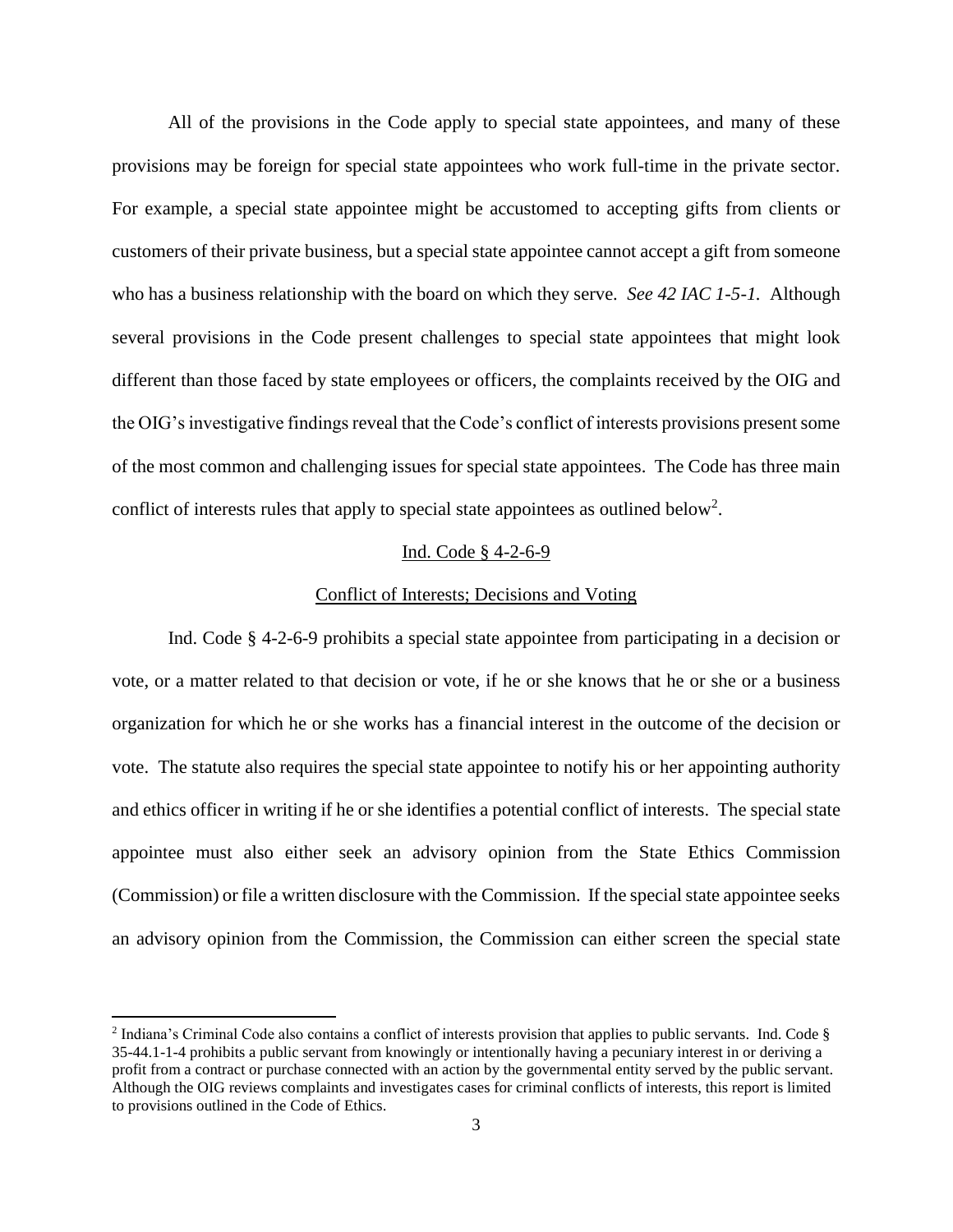appointee, like they would a state employee, from participating in the decision or vote, or the Commission can make a written determination that the interest is not so substantial that it will likely affect the integrity of the services that the State expects from the special state appointee. If the special state appointee files a written disclosure with the Commission, it must meet certain requirements, including detailing the conflict of interests and describing and affirming the implementation of a screen that is established by the ethics officer.

For example, under this rule, a special state appointee cannot vote on the award of a contract or grant on or for which the special state appointee's outside employer bid or applied. Even if the special state appointee recuses herself from such a vote, she must take the notification and disclosure steps outlined in the statute. Furthermore, the special state appointee cannot make recommendations or participate in board discussion on the vote. Instead she should remove herself from the room during such discussions.

## Ind. Code § 4-2-6-10.5

## Conflict of Interests; Contracts

Ind. Code § 4-2-6-10.5 prohibits a special state appointee from knowingly having a financial interest in any state contract. The prohibition does not apply to a special state appointee who does not participate in or have contracting responsibilities for the contracting agency so long as he or she files a written disclosure with the OIG before he or she executes the contract with the state agency. The statute requires the written disclosure to meet several requirements, including a statement making full disclosure of all financial interests in a contract and an affirmation that the contract was made after public notice and through competitive bidding if applicable.

For example, under this rule, a special state appointee cannot own a business that has a contract with another state agency, unless the special state appointee is not involved in contracting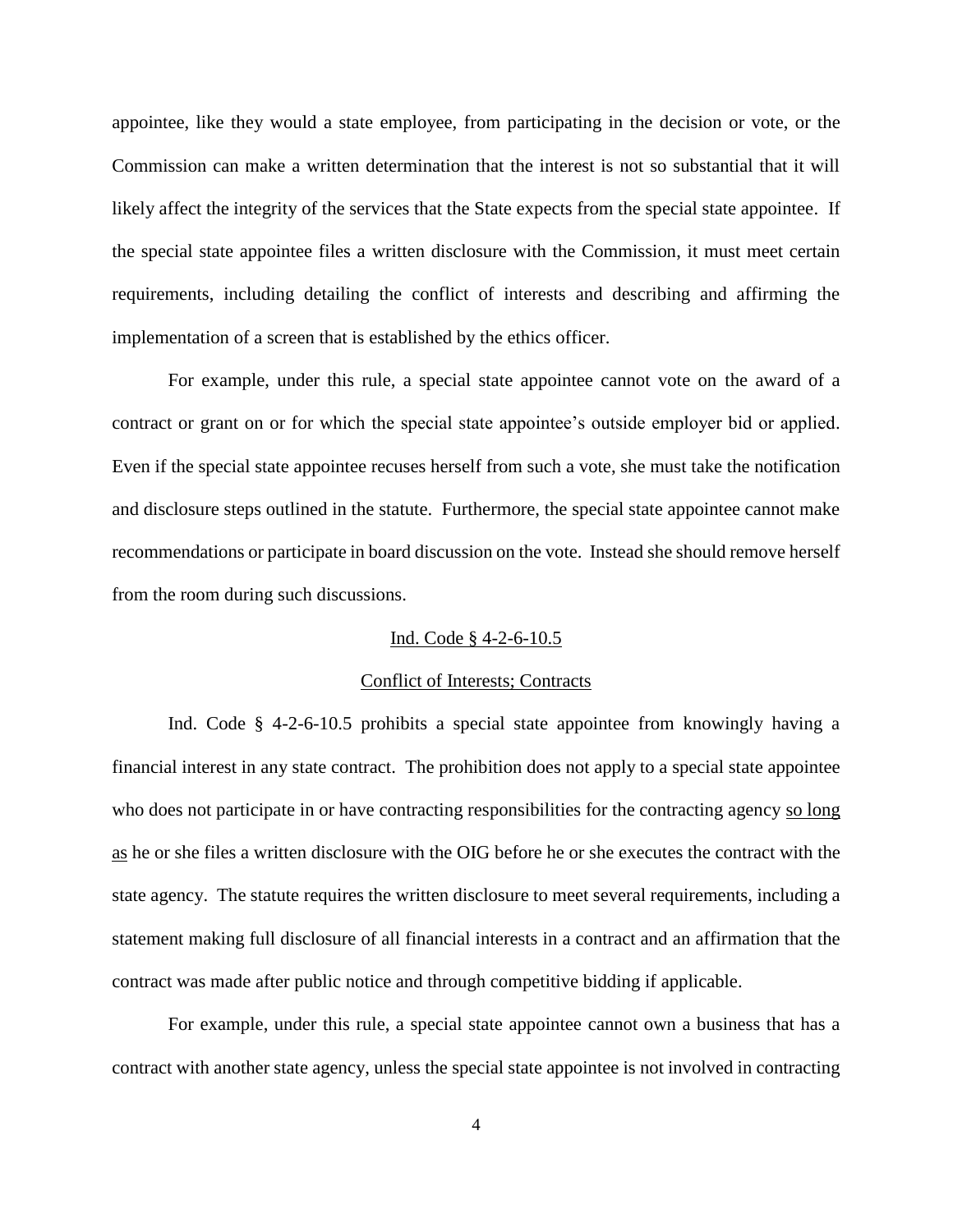for the agency awarding the contract and if the special state appointee files a disclosure with the OIG. Also, a special state appointee cannot have part of his salary come directly from a state contract or grant unless he meets the requirements of the rule.

## Ind. Code §4-2-6-11.5

## Lobbyists Prohibited from Serving on Executive Branch Boards

Ind. Code § 4-2-6-11.5 prohibits a lobbyist from serving as a special state appointee, unless he or she serves on an advisory body. Ind. Code  $\S$  4-2-7-1, which applies to this provision<sup>3</sup>, defines "lobbyist" to mean an individual who seeks to influence decision making of an executive branch agency and who is registered with the Indiana Department of Administration as an executive branch lobbyist. Ind. Code  $\S$  4-2-6-1(a)(1) defines "advisory body" to mean a ". . . body designated by any name of the executive department that is authorized only to make nonbinding recommendations." Therefore, the statute provides that a special state appointee may not serve as an executive branch lobbyist unless they serve on a body that is only authorized to make nonbinding recommendations.

## **OIG Investigations Involving Special State Appointees**

As noted above, the OIG has found that the Code's conflict of interests provisions present the most common and sometimes the most challenging issues for special state appointees under the Code. The OIG has received and investigated several complaints involving special state appointees that allege some sort of conflict of interests. Below is a description of four of these cases where the OIG found insufficient cause to file a complaint<sup>4</sup>, but the OIG made several

<sup>&</sup>lt;sup>3</sup> Ind. Code § 4-2-6-1(b) provides that all of the definitions in Ind. Code 4-2-7 apply throughout Ind. Code 4-2-6. <sup>4</sup> To review an IG Report involving a case where the Inspector General filed a complaint against a state special

appointee for violation of a conflict of interests provision, see: [http://in.gov/ig/files/2015-10-](http://in.gov/ig/files/2015-10-0173%20IPLA%20Board%20of%20Pharmacy%20COI_WEB.pdf) [0173%20IPLA%20Board%20of%20Pharmacy%20COI\\_WEB.pdf.](http://in.gov/ig/files/2015-10-0173%20IPLA%20Board%20of%20Pharmacy%20COI_WEB.pdf)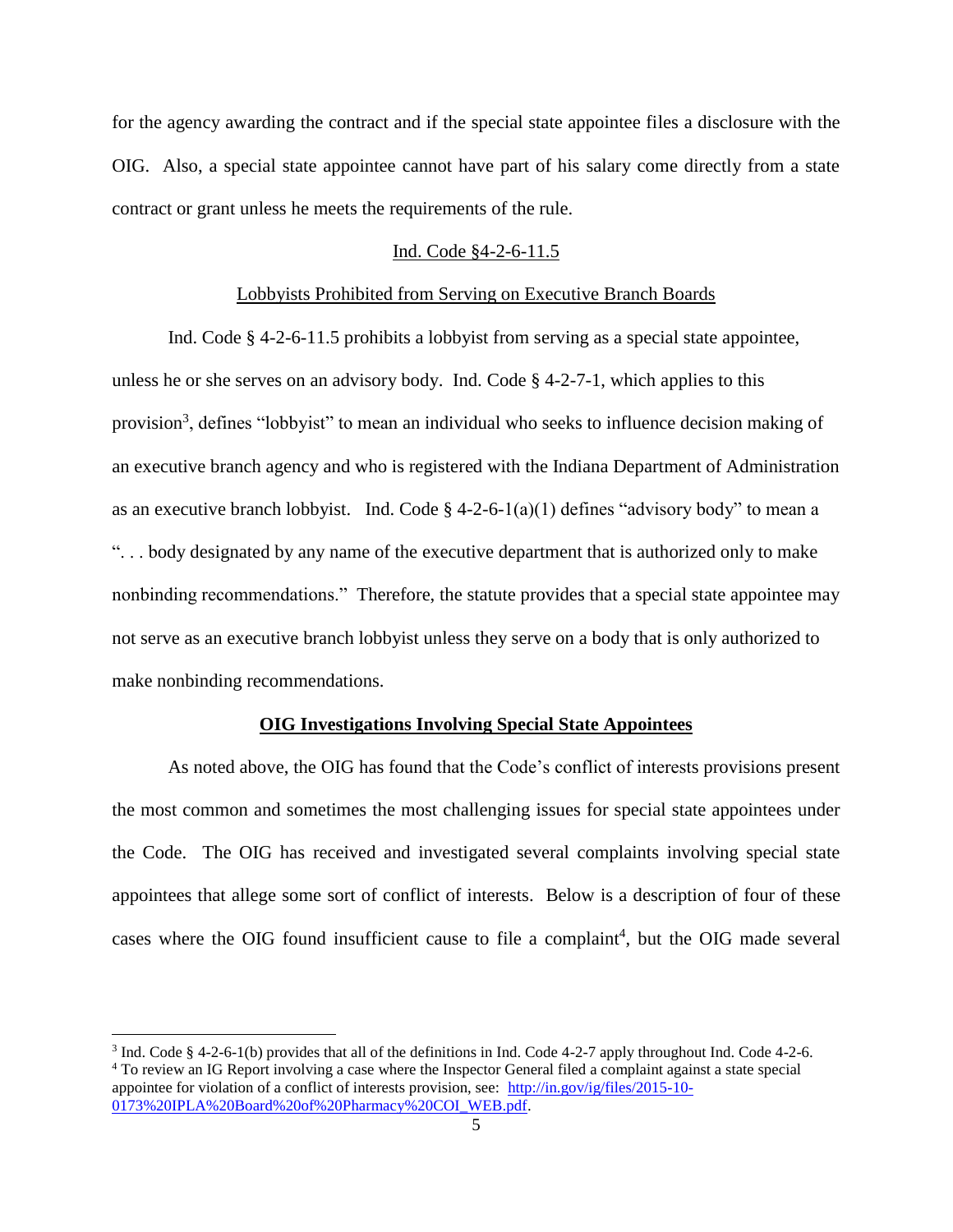findings that led to the recommendations in this report. Each of these cases involve a different executive branch agency.

#### Case 1

Beginning in 2013, the OIG investigated an anonymous complaint regarding a special state appointee that sits on a board (the Board) that is staffed by an executive branch agency. In general, the complaint alleged that outside of the special state appointee's membership on the Board, the Board member worked for a non-profit organization and owned and operated a consulting firm with his/her spouse. The complaint alleged that the non-profit organization received government funds administered by the Board and that the consulting firm provided services to several other entities that received funding from the Board.

The OIG's investigation confirmed that the Board member was a special state appointee under Ind. Code § 4-2-6-1(a)(18) because of his/her service on the Board; therefore, the Code applied to the Board member. The OIG also confirmed that the non-profit organization that the Board member served on received several grant awards from the Board and that the Board member was the President of a consulting firm, which the Board member owned and operated with his/her spouse.

The OIG did not find evidence that the Board member participated in any decisions or votes while on the Board involving the non-profit organization for whom the Board member worked, the Board member's and spouse's private consulting firm or clients of the private consulting firm. The OIG reviewed Board meeting minutes; however, the Board meeting minutes generally provided only a summary of the discussion at the meeting with very little detail. The meeting minutes did not specify when the Board member voted and when the Board member refrained from voting. The minutes also varied from meeting to meeting and did not appear to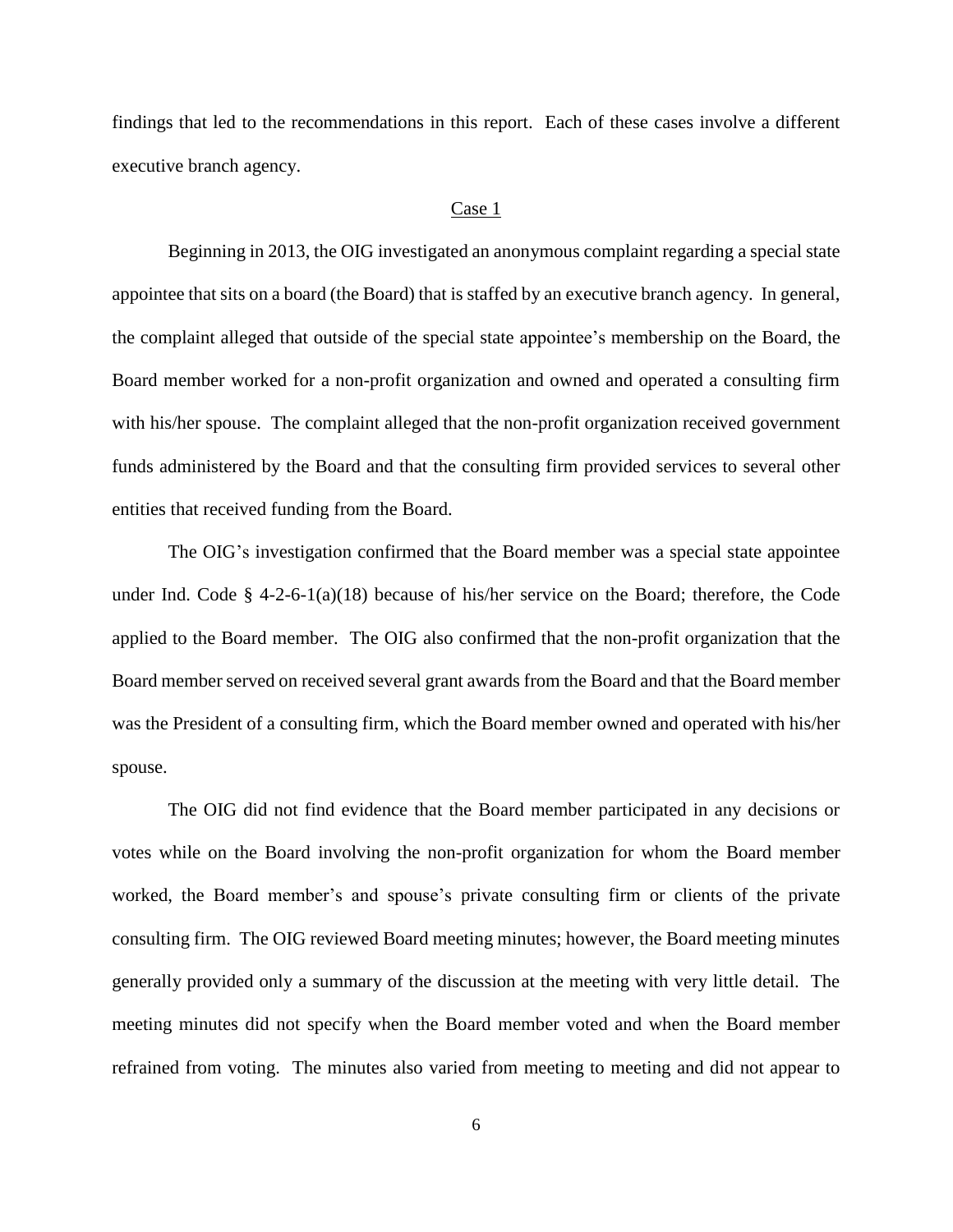follow a particular format. The OIG also reviewed the Board's meeting memorandum, recordings, and email correspondence to and from Board members; however, this review found no evidence that the Board member participated in any decisions or votes in which any of the outside organizations he/she was involved with had a financial interest.

Although the OIG found no evidence that the Board member participated in any decision or vote involving his/her nonprofit organization or the consulting firm, the OIG found no evidence that the Board member notified the agency's appointing authority about a potential conflict of interests or sought a formal advisory opinion from the Commission pursuant to Ind. Code § 4-2-  $6-9<sup>5</sup>$ . Because the nonprofit organization received funding from the Board, the Board member likely had a potential conflict of interests and should have followed the disclosure requirements in Ind. Code § 4-2-6-9.

The OIG reviewed documentation of past grant awards administered by the state agency to the nonprofit organization where the Board member worked and found no evidence that the Board member's salary with the nonprofit organization was dependent on the grants or that the grants increased his/her salary. As a result, the OIG was unable to determine if the Board member knowingly had a financial interest in a grant made by a state agency; therefore, the OIG had insufficient cause to support a violation of Ind. Code § 4-2-6-10.5.

The OIG also looked at the Board member's consulting firm. The OIG found that the consulting firm did not have a contract with the State of Indiana. After reviewing various records from the consulting firm, the OIG found that the consulting firm performed work for one entity that applied for funds from the Board. The OIG found no evidence that the Board member was

 $5$  In 2015 the General Assembly amended Ind. Code  $\S$  4-2-6-9 to provide individuals the option of filing a written disclosure statement with the State Ethics Commission (Commission) instead of seeking a formal advisory opinion from the Commission. This option was not available when the OIG received the ICJI complaint referenced in this report.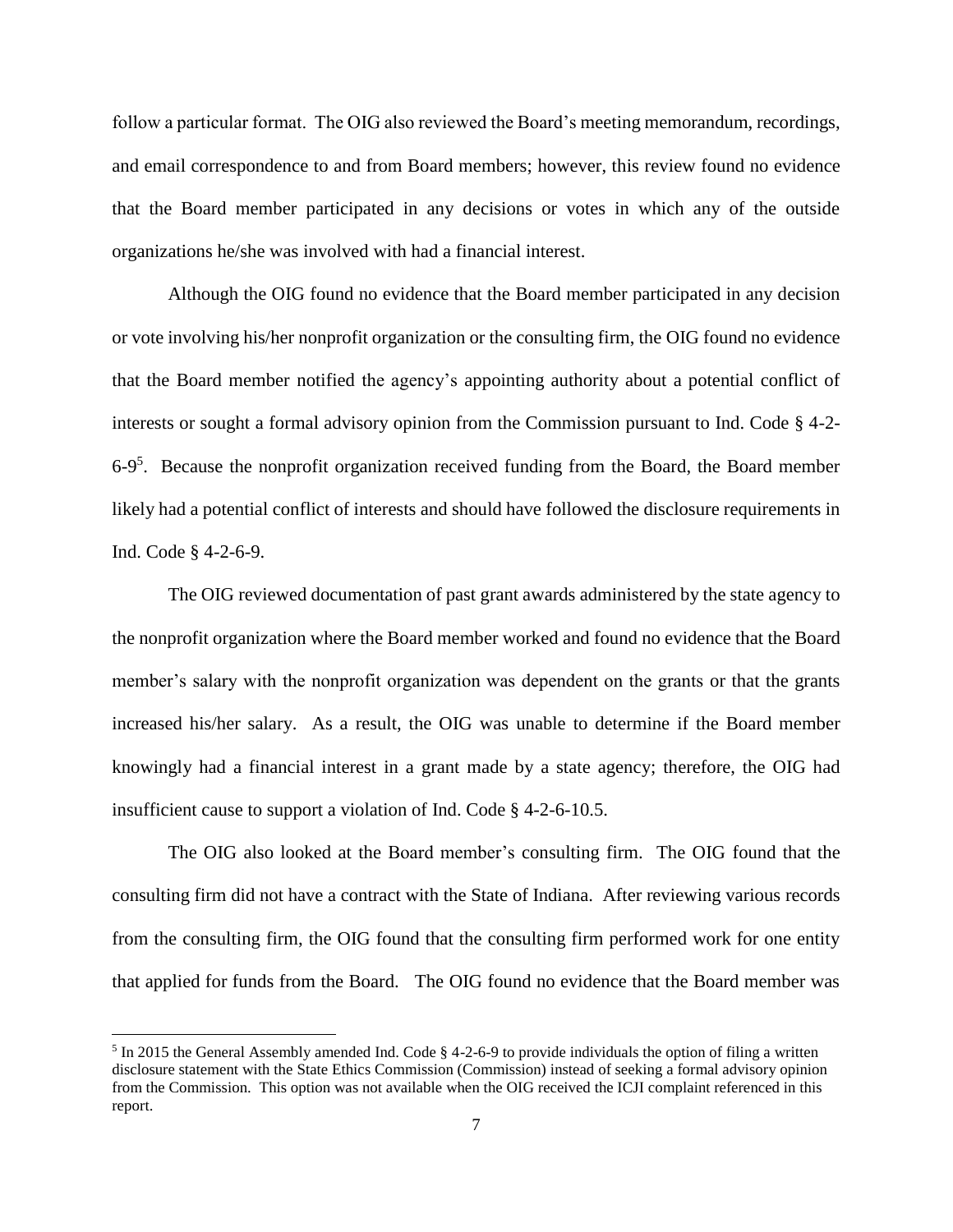directly involved in this work; instead the Board member's spouse was listed as the contractor and principal consultant on all of related documents. Also, the OIG did not find evidence that the entity who contracted with the consulting firm used state funding to pay the consulting firm for the work. As a result, the OIG found no evidence that the consulting firm had a financial interest in a state contract.

In summary, the OIG found no evidence that the Board member violated a Code of Ethics provision, except for the Board member's failure to disclose a potential conflict of interests to the agency's appointing authority and to seek a formal advisory opinion from the Commission under Ind. Code § 4-2-6-9. The OIG determined that based on the facts discovered during the investigation, there was insufficient cause to bring a complaint before the Commission in this matter.

#### Case 2

Beginning in 2015, the OIG investigated a complaint involving three members of a board (the Board) that is staffed by an executive branch agency. The complaint alleged that multiple members of the Board had financial interests in contracts with state agencies in violation of Ind. Code § 4-2-6-10.5.

The OIG's investigation confirmed that the three Board members were special state appointees under Ind. Code  $\S$  4-2-6-1(a)(18) because of their service on the Board; therefore, the Code applied to them. The OIG also confirmed that each of the Board members had completed ethics training and found that the Inspector General and Ethics Director for the OIG trained them all in person in 2014.

The OIG's investigation found that each of the three Board members had two or more contracts with one or more state executive branch agencies that had not been disclosed in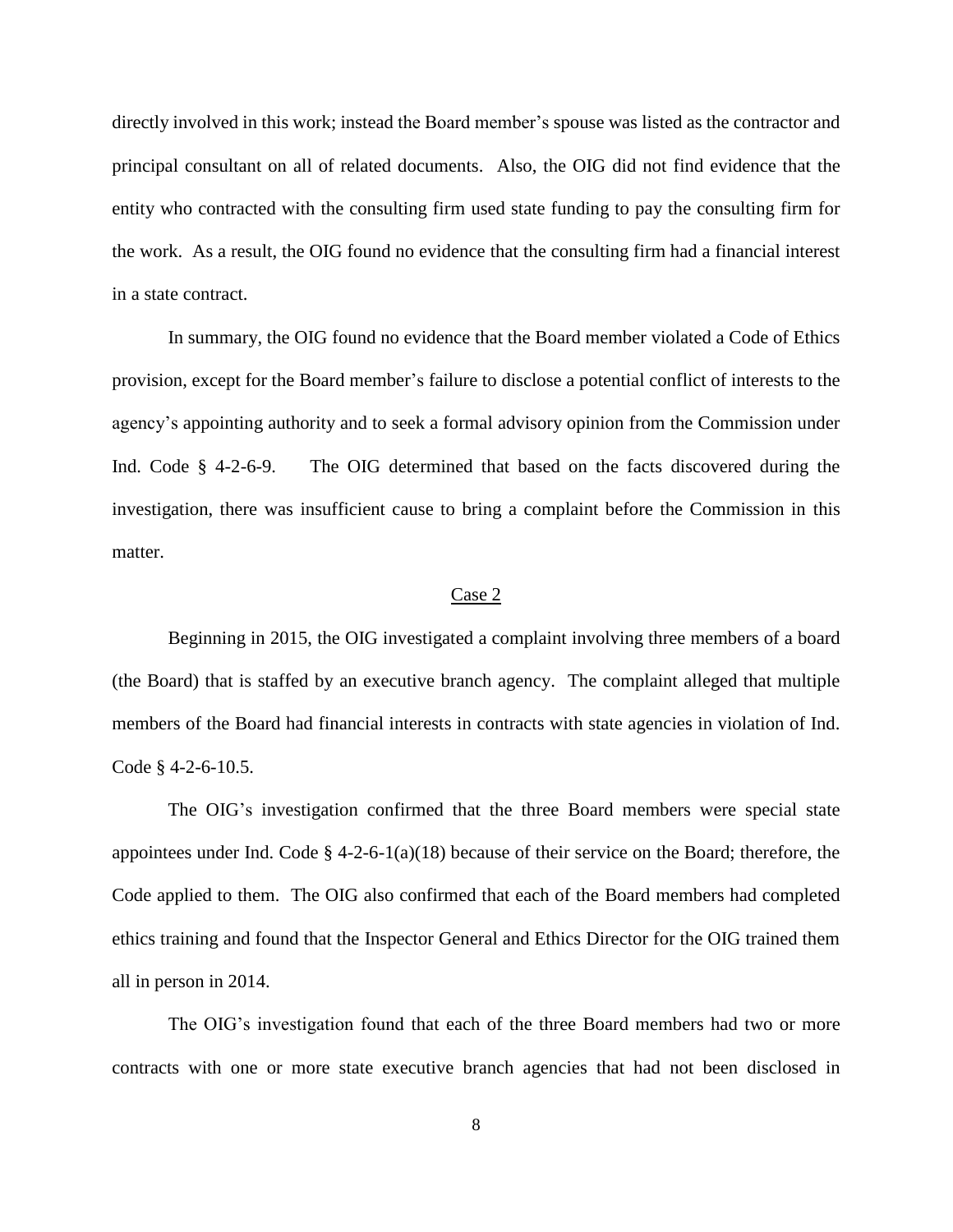accordance with Ind. Code § 4-2-6-10.5. (None of the Board members had contracts with the agency that staffed the Board.) The OIG obtained copies of these contracts. After a review of contracts, the OIG determined that the Board members entered into these agreements prior to the 2015 change in the law and, because it was unclear when the conflict of interests was identified<sup>6</sup>, the OIG gave them an opportunity to comply with the statutory filing requirement. The OIG received all of the required disclosure statements. Because the Board members came into compliance with the filing requirements, the OIG closed this case.

### Case 3

Beginning in 2017, the OIG investigated a complaint involving a special state appointee who served on a board (the Board) that was staffed by yet a different executive branch agency. The complaint alleged that the Board member worked as a lobbyist while serving on the Board and failed to disclose his work as a lobbyist.

The OIG's investigation confirmed that the Board member was a special state appointee under Ind. Code  $\S$  4-2-6-1(a)(18) because of his/her service on the Board; therefore, the Code applied to the Board member. The OIG also confirmed that the Board member served as an officer for a private organization that has received grant funding from the agency in the past. The OIG found that the Board member had been a registered executive branch lobbyist with the Indiana Department of Administration for several years, but the Board member had not been registered as an executive branch lobbyist since 2012.

 $\overline{a}$ 

<sup>6</sup>Prior to 2015, Ind. Code § 4-2-6-10.5 provided an exception to the rule if the employee made a full written disclosure of any actual or prospective violation of the rule and terminated the financial interest within thirty days of learning of the actual or prospective violation of the rule. In 2015, the General Assembly amended this statute and removed the exception. The amended statute now requires a written disclosure statement to be filed with the OIG prior to the special state appointee executing the contract with the agency.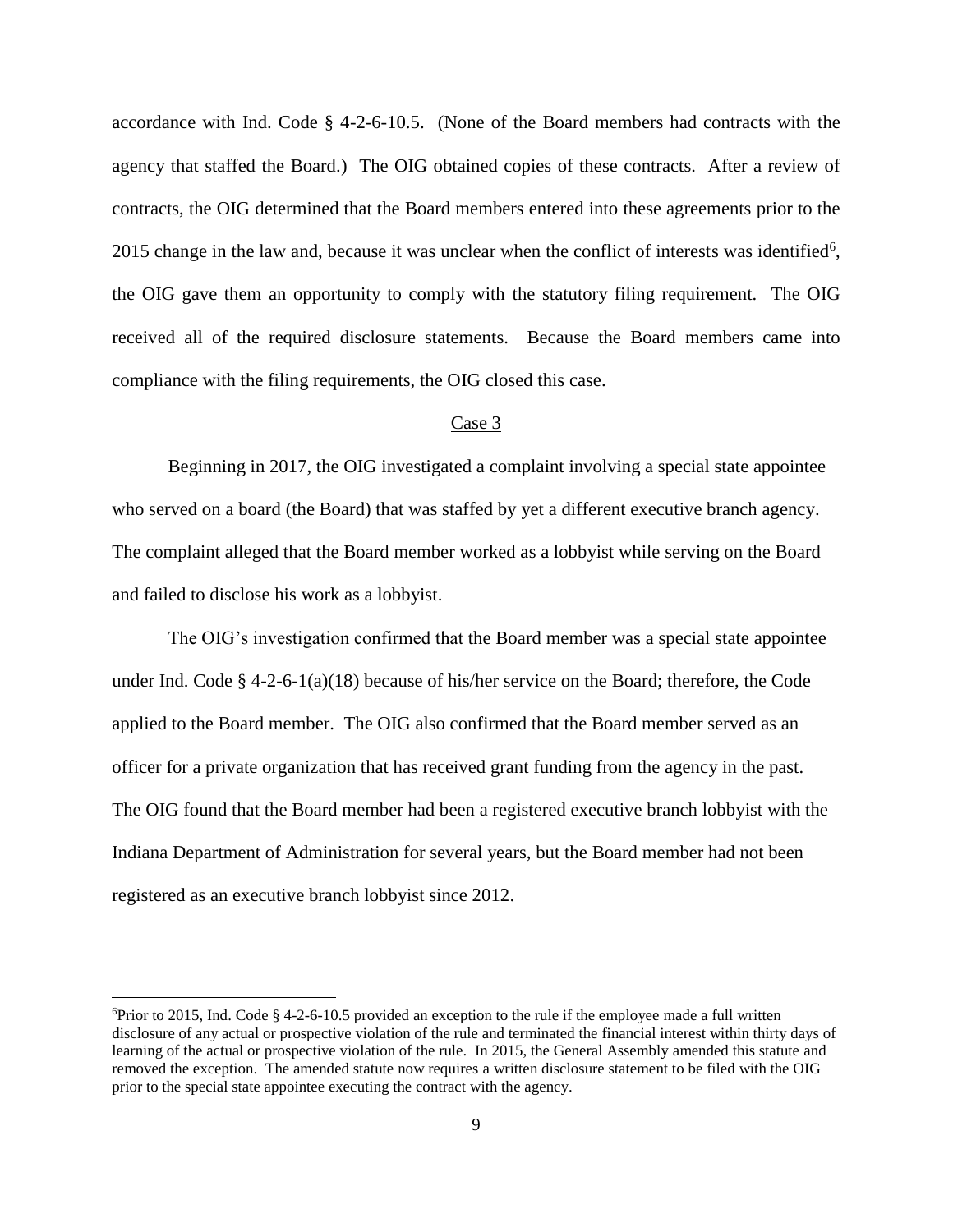During the investigation, the OIG reviewed several documents, including the Indiana Department of Administration's executive branch lobbying records, grant documents, and federal and state law. The OIG learned that the Board votes to approve the agency's applications for certain federal grants to the State; however, it does not vote on which specific private or nonprofit entities receive the funding from the grant. The OIG also learned that the Board is required by federal law to review the State's plans for the grant and to provide recommendations to the State for modifications of the plans. Federal law requires the State to submit recommendations from the Board to the federal government along with its grant application regardless of whether the State made the recommended modifications from the Board. Nothing in federal law or the grant documents that the OIG reviewed indicates that the Board makes binding recommendations or decisions.

The OIG's investigation found that the Board member may have engaged in legislative lobbying but was not registered as an executive branch lobbyist while serving as a special state appointee. Furthermore, even if he/she had engaged in executive branch lobbying, the Board appears to be an advisory body because it appears to be authorized only to make nonbinding recommendations. As a result, the OIG's investigation revealed no evidence that the Board member violated Ind. Code § 4-2-6-11.5.

The OIG also found no evidence that the Board member participated in any decision or vote, or matter related to a decision or vote, in which his/her outside employers had a financial interest. Although his/her employer received grant funding from the agency, the Board on which the member sits as a special state appointee did not review or vote on funding for specific providers, such as his/her outside employer. Instead the Board only voted on very general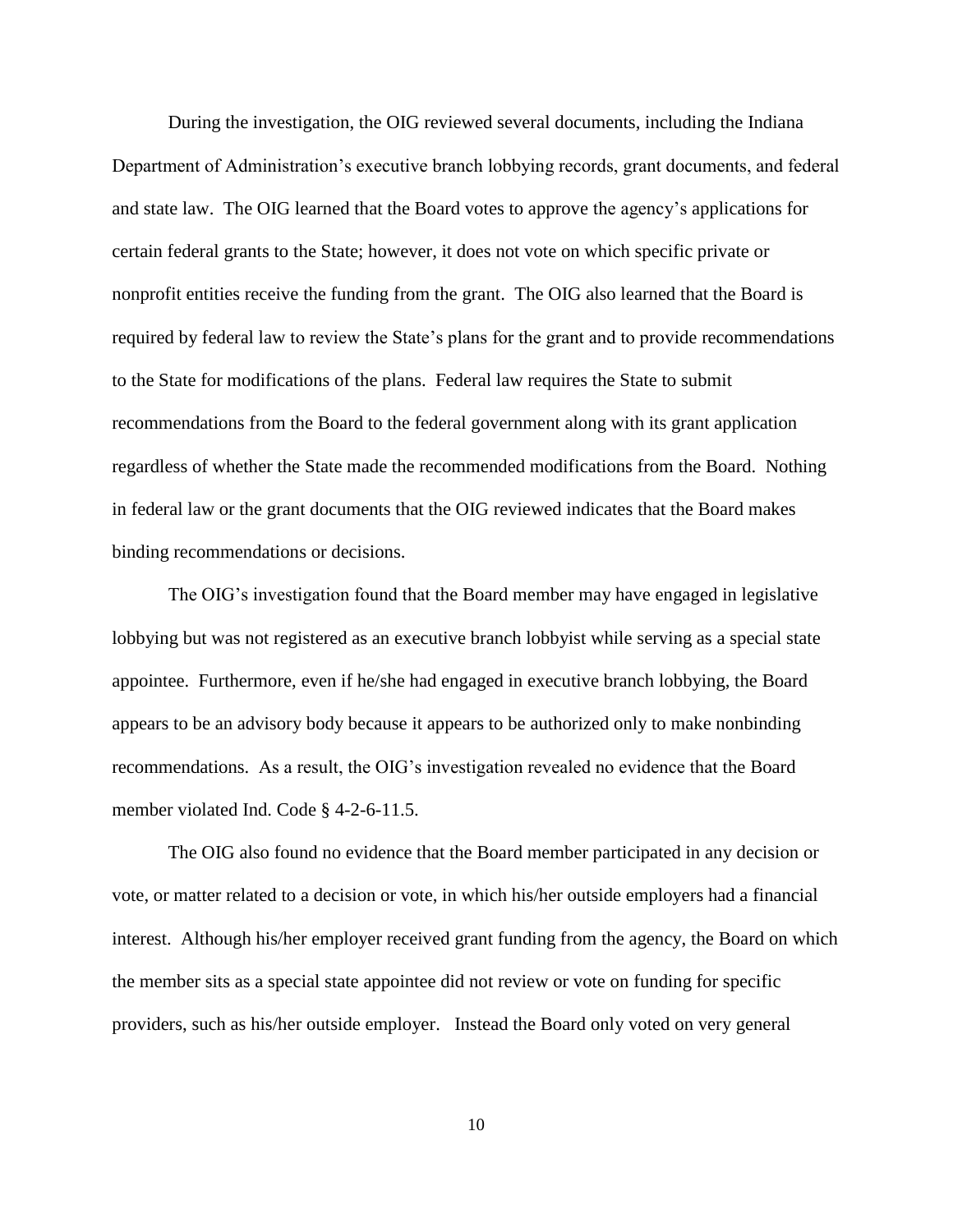information included in the agency's grant application to the federal government. Therefore, the OIG found no evidence that the Board member violated Ind. Code § 4-2-6-9.

The OIG's investigation revealed no evidence that the board member violated any provision of the Code; therefore, the OIG closed the investigation for insufficient cause.

## Case 4

In 2017, the OIG received an inquiry from another executive branch agency regarding a special state appointee that served on a board (the Board) that the agency staffs. According to the inquiry, the Board member solicited donations for an organization with which the Board member is affiliated from other Board members and from the Board itself.

Based on the information provided, the Board member was a special state appointee under Ind. Code § 4-2-6-1(a)(18) because of service on the Board; therefore, the Code applied to the Board member. The OIG provided the agency head with an overview of the rules in the Code that might apply to this situation, including two conflict of interests rules: Ind. Code § 4-2- 6-9 and Ind. Code § 4-2-6-10.5.

The OIG concluded that Ind. Code § 4-2-6-9 would be implicated if the Board member is an officer, director, member, trustee, partner, or employee of the organization that is seeking funding from the Board. Furthermore, the OIG strongly advised the agency to not allow Board members to bring matters before the Board that involve outside organizations in which they are involved. The OIG advised that this will help avoid any potential conflict of interests or even the appearance of impropriety, regardless of whether the Board members intend to vote on the matter themselves. The OIG also advised that if the Board members are aware that the Board on which they serve is making decisions or voting on matters that involve an outside organization in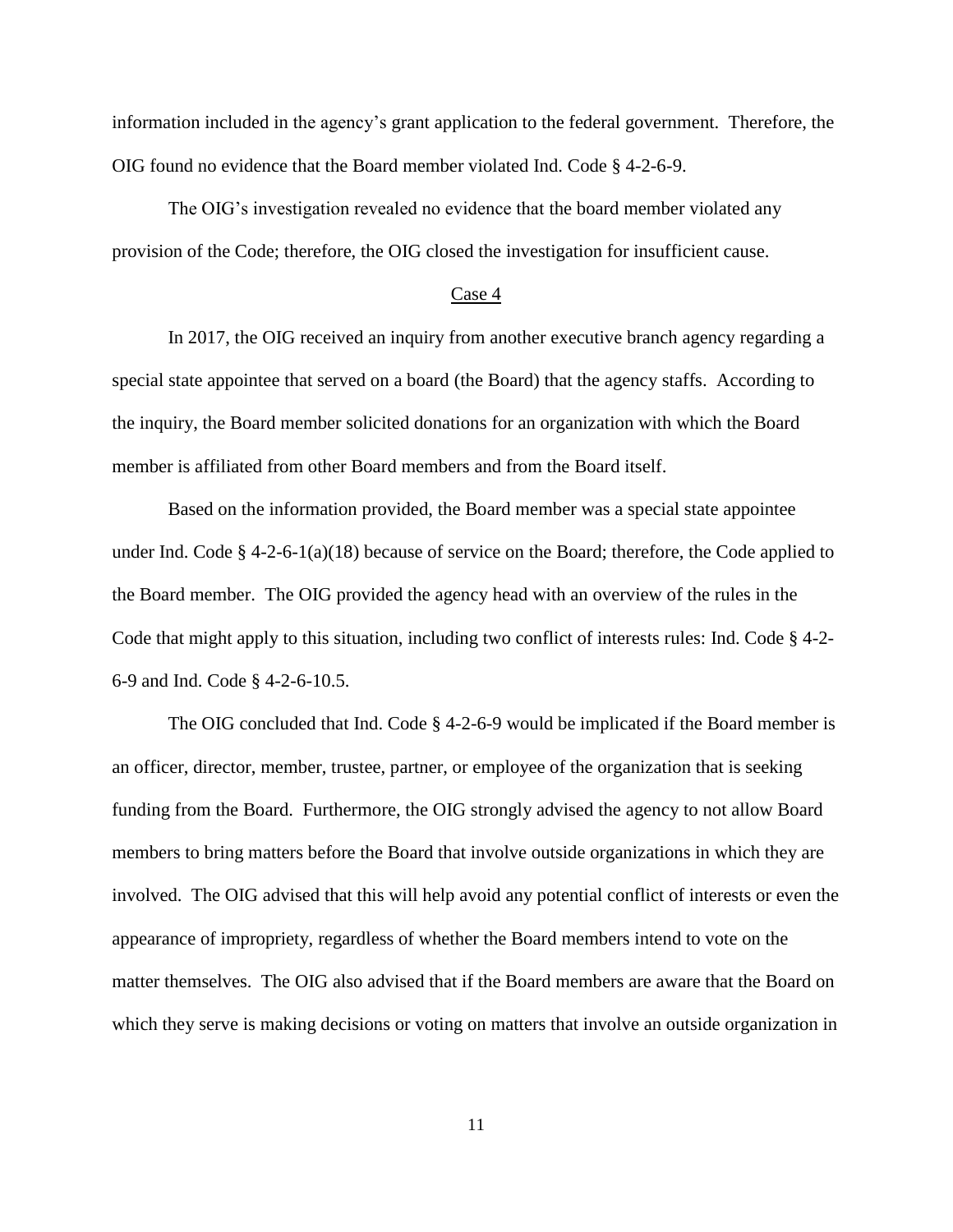which they are involved, they should seek an informal advisory opinion from the OIG or discuss the matter with the agency's Ethics Officer.

The OIG further concluded that Ind. Code § 4-2-6-10.5 would be implicated if the Board member had a financial interest in a contract, such as a grant agreement between the Board and a business organization in which the Board member may be invested. The OIG noted, however, that the Board member could have a financial interest in a grant agreement if the Board does not have contracting responsibility for the agency that is entering into a grant agreement and if he/she files a conflict of interests – contracts disclosure statement with the OIG. The OIG advised that Board members should seek an informal advisory opinion from the OIG if they know a state entity will award a grant or other agreement to organizations in which they are involved.

The OIG did not complete an investigation in this matter but instead referred the matter to the agency with the above advice. The OIG also suggested that the use the overview of the rules to develop a policy to address future solicitations by members of boards that the agency oversees.

## **Recommendations**

Based upon these investigations from a wide variety of executive branch agencies and other OIG activities, the OIG makes the following recommendations to state executive branch agencies that oversee or staff boards that include special state appointees. The goal of these recommendations is to help agencies reduce the instances of actual or perceived conflicts of interests and protect special state appointees from taking actions that may lead to potential complaints or investigations under the Code.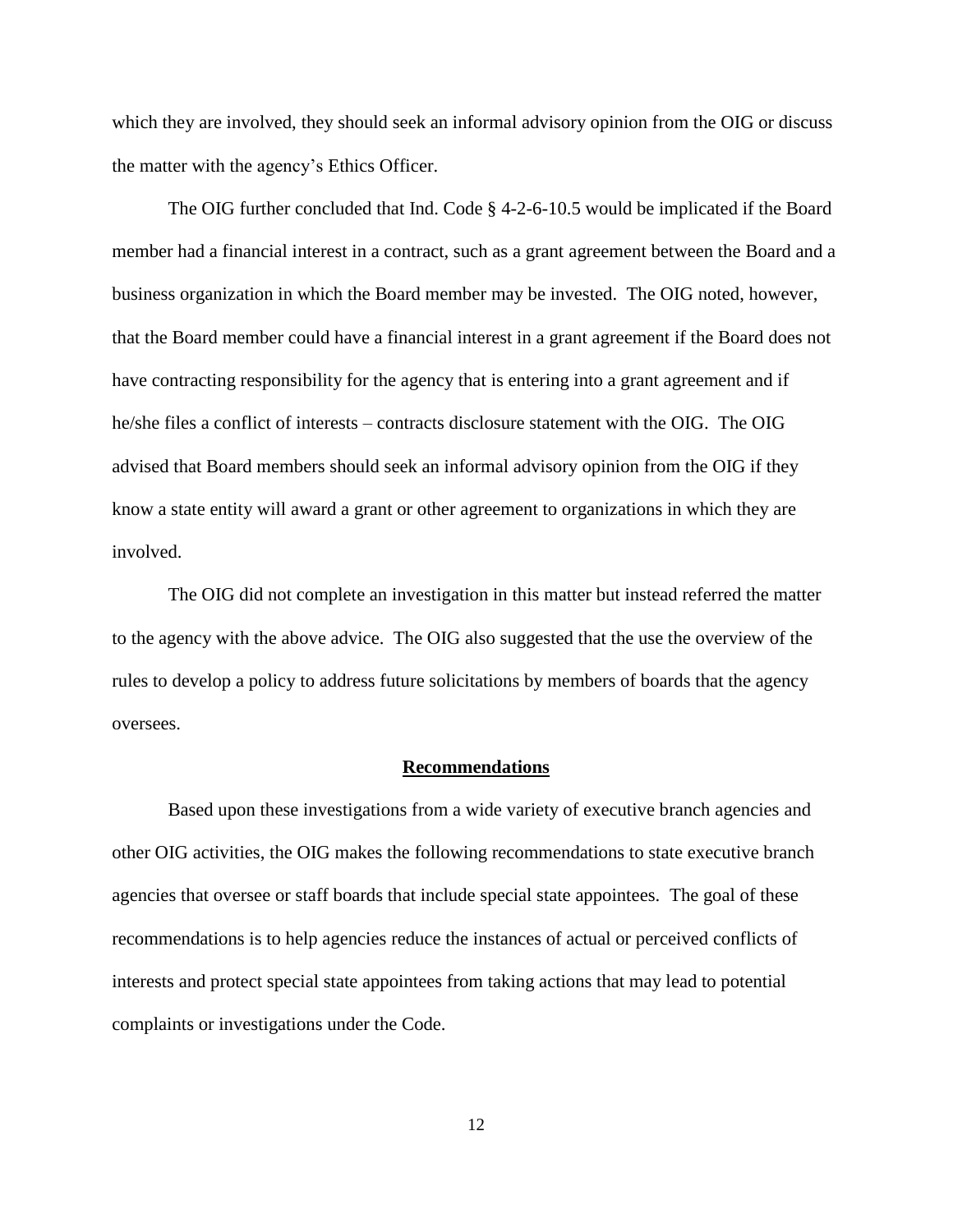#### Recommendation 1

The OIG recommends all state executive branch agencies educate and advise special state appointees on the Code. Under  $42$  IAC  $\S$  1-4-1, all special state appointees must be properly trained in the Code within six weeks of their appointment date and at least every two years thereafter. The OIG has created an online ethics training that helps agencies and special state appointees meet this requirement. The OIG works very closely with agency ethics officers to track training compliance and ensure all special state appointees have taken the online ethics training. The OIG encourages ethics officers to continue working with the OIG on this effort and to provide the OIG with updated rosters of their board members so that the OIG can ensure all special state appointees complete the ethics training in a timely manner.

Along with ensuring special state appointees take the online ethics training, the OIG recommends agency ethics officers take additional steps to ensure all special state appointees under their purview understand the Code's rules and how they might apply to their specific situations. These steps might include: providing in-person training on the Code where special state appointees can meet their ethics officer and ask questions; distributing additional materials to special state appointees on some of the Code's most common rules, such as the brochure the OIG prepared on high risk areas for boards members<sup>7</sup> or other materials the ethics officer might create specific to their agency boards; making themselves available to special state appointees for questions on the Code; and advising special state appointees on when they should request an informal or formal advisory opinion from the OIG.

l

<sup>7</sup> This brochure can be found at[: http://in.gov/ig/files/Boards%20and%20Commissions.pdf](http://in.gov/ig/files/Boards%20and%20Commissions.pdf)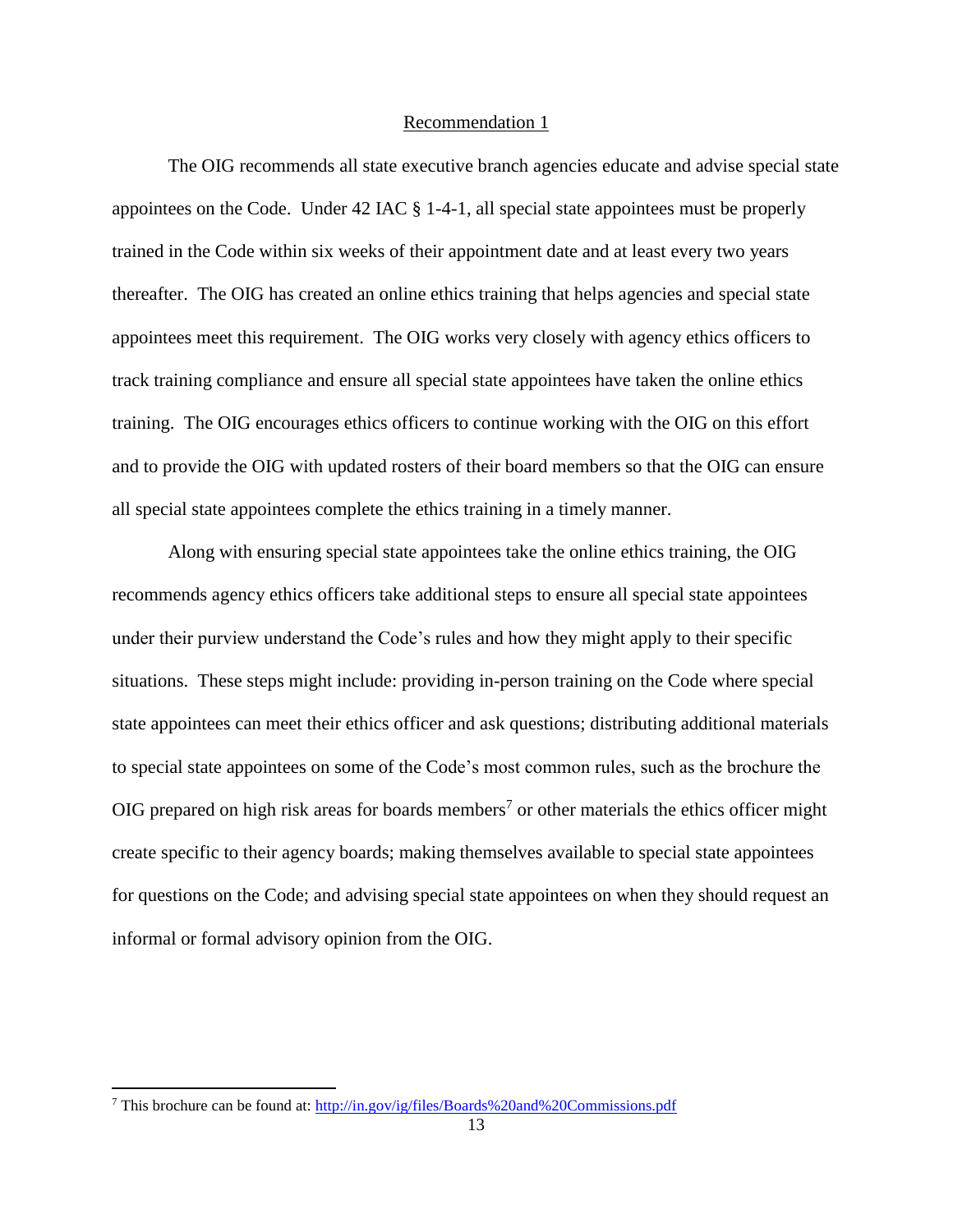#### Recommendation 2

The OIG recommends all state executive branch agencies proactively identify actual or perceived conflicts of interests that their special state appointees might face. This might involve asking special state appointees to fill out a survey identifying their outside employment or other financial interests when they first join the board, when the information they originally submitted changes, and on an annual basis thereafter. The survey also could ask board members to affirm that they do not currently serve as an executive branch lobbyist. Agency efforts to proactively identify conflicts of interests also could involve implementing a policy or providing guidance to a particular board on what might constitute a conflict of interests for that board.

The OIG recognizes that special state appointees are often, if not always, vetted for conflicts of interests when they are first appointed to a board. Although this is an important first step in reducing the instances of actual or perceived conflicts of interests, taking the additional step of having the agency ask for this information might ensure agency ethics officers have access to the information and allow agency ethics officers to counsel special state appointees on their specific situation. For example, if the agency ethics officer knows of a potential conflict of interests under Ind. Code §§ 4-2-6-9 or 10.5, the agency ethics officer can advise the special state appointee to take any necessary steps, such as notifying their appointing authority or agency ethics officer, setting up a screen or filing a disclosure. Requiring board members to provide updates on their outside employment and financial interests allows the agency to maintain current information and continue to monitor boards for potential conflicts.

#### Recommendation 3

The OIG recommends all executive branch boards provide consistent records of any decisions or votes and recusals. Many board meetings must comply with Indiana's Public